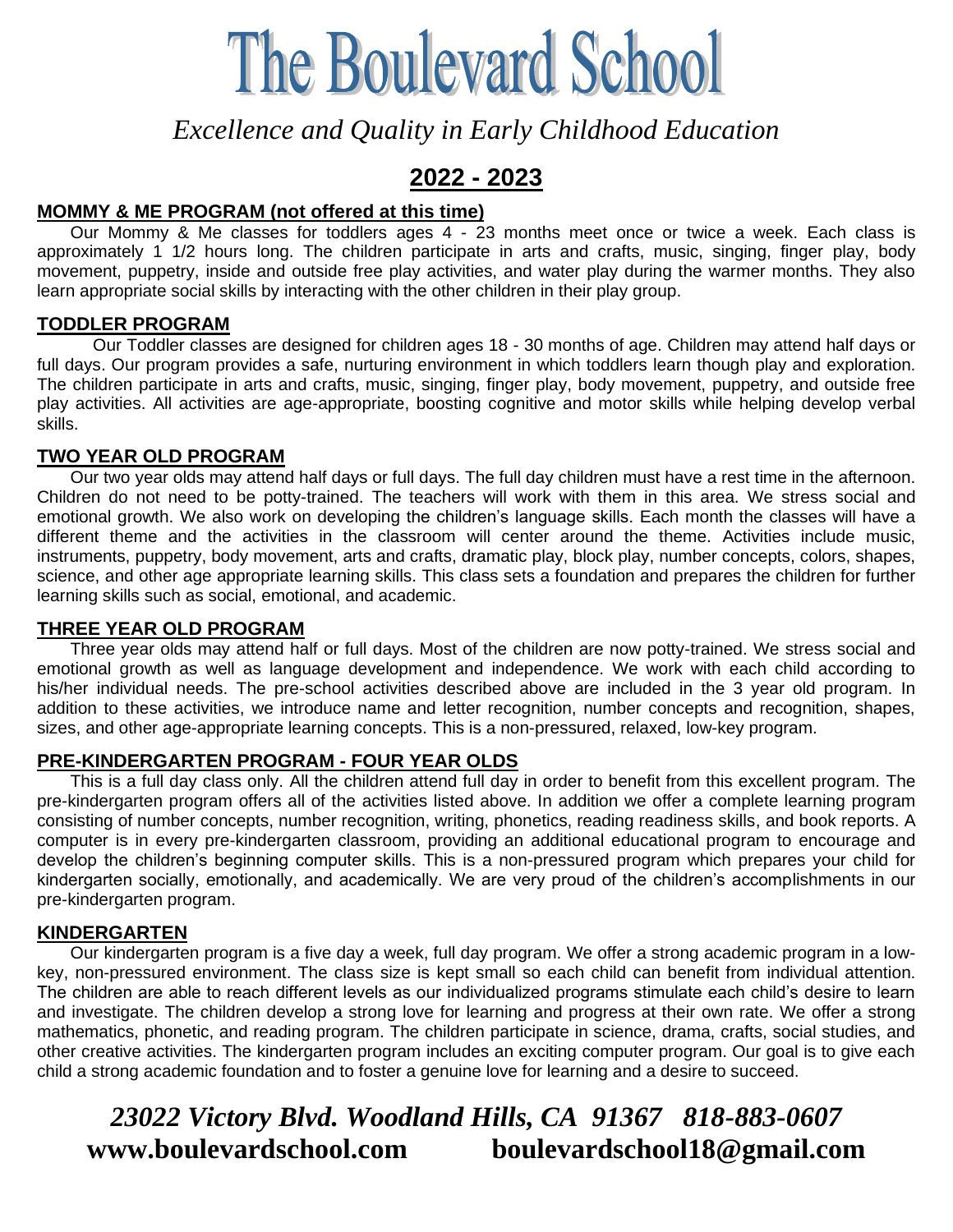#### **2022-23 TUITION RATES**

The 2022-23 School Year is scheduled to begin on August 22<sup>nd</sup>, 2022 and end on June 9<sup>th</sup>, 2023

| <b>TUITION SCHEDULE - THESE RATES ARE BASED ON A 4 WEEK PERIOD</b>                                                                                                                                                                                                                                                                                                                                                                                                                                                                                                                       |                                                                                                                                                            |                                  |                         |     |  |  |
|------------------------------------------------------------------------------------------------------------------------------------------------------------------------------------------------------------------------------------------------------------------------------------------------------------------------------------------------------------------------------------------------------------------------------------------------------------------------------------------------------------------------------------------------------------------------------------------|------------------------------------------------------------------------------------------------------------------------------------------------------------|----------------------------------|-------------------------|-----|--|--|
|                                                                                                                                                                                                                                                                                                                                                                                                                                                                                                                                                                                          | <b>HALF DAY</b>                                                                                                                                            | <b>FULL DAY</b><br>$8:35 - 3:00$ | <b>ADD EXTENDED DAY</b> |     |  |  |
| $8:35 - 12:00$<br>7:30-8:35 3:00-5:30<br>TODDLER (18-30 months) AND TWO YEAR OLD (2's) PROGRAM TUITION RATES                                                                                                                                                                                                                                                                                                                                                                                                                                                                             |                                                                                                                                                            |                                  |                         |     |  |  |
| 2 DAYS                                                                                                                                                                                                                                                                                                                                                                                                                                                                                                                                                                                   | \$485                                                                                                                                                      | \$730                            | 55                      | 110 |  |  |
| 3 DAYS                                                                                                                                                                                                                                                                                                                                                                                                                                                                                                                                                                                   | 730                                                                                                                                                        | 965                              | 80                      | 140 |  |  |
| 5 DAYS                                                                                                                                                                                                                                                                                                                                                                                                                                                                                                                                                                                   | 965                                                                                                                                                        | 1,180                            | 100                     | 180 |  |  |
| THREE YEAR OLDS, PRE-K, AND KINDERGARTEN PROGRAM TUITION RATES                                                                                                                                                                                                                                                                                                                                                                                                                                                                                                                           |                                                                                                                                                            |                                  |                         |     |  |  |
|                                                                                                                                                                                                                                                                                                                                                                                                                                                                                                                                                                                          | <b>HALF DAY</b>                                                                                                                                            | <b>FULL DAY</b>                  | <b>ADD EXTENDED DAY</b> |     |  |  |
|                                                                                                                                                                                                                                                                                                                                                                                                                                                                                                                                                                                          | $8:35 - 12:00$                                                                                                                                             | $8:35 - 3:00$                    | 7:30-8:35 3:00-5:30     |     |  |  |
| 2 DAYS                                                                                                                                                                                                                                                                                                                                                                                                                                                                                                                                                                                   | \$460                                                                                                                                                      | \$ 690                           | 55                      | 110 |  |  |
| 3 DAYS                                                                                                                                                                                                                                                                                                                                                                                                                                                                                                                                                                                   | 690                                                                                                                                                        | 915                              | 80                      | 140 |  |  |
| 5 DAYS                                                                                                                                                                                                                                                                                                                                                                                                                                                                                                                                                                                   | 915                                                                                                                                                        | 1,115                            | 100                     | 180 |  |  |
| Deposits are non-refundable. Deposits will be returned less any outstanding balances only upon                                                                                                                                                                                                                                                                                                                                                                                                                                                                                           |                                                                                                                                                            |                                  |                         |     |  |  |
| completion of the school year in June. Deposits on hand may be rolled over and used for the next                                                                                                                                                                                                                                                                                                                                                                                                                                                                                         |                                                                                                                                                            |                                  |                         |     |  |  |
| school year's deposit. Please indicate any deposit rollover on top of the enrollment application.                                                                                                                                                                                                                                                                                                                                                                                                                                                                                        |                                                                                                                                                            |                                  |                         |     |  |  |
| All fees are non-refundable and separate from tuition.                                                                                                                                                                                                                                                                                                                                                                                                                                                                                                                                   |                                                                                                                                                            |                                  |                         |     |  |  |
| <b>DEPOSIT:</b>                                                                                                                                                                                                                                                                                                                                                                                                                                                                                                                                                                          | \$500 per child must accompany the enrollment form. Check/cash only.                                                                                       |                                  |                         |     |  |  |
| <b>ENROLLMENT FEE:</b>                                                                                                                                                                                                                                                                                                                                                                                                                                                                                                                                                                   | \$360 per child includes registration, insurance, security, materials, school shirt,                                                                       |                                  |                         |     |  |  |
|                                                                                                                                                                                                                                                                                                                                                                                                                                                                                                                                                                                          | school yearbook, (and mat cover for new children only).                                                                                                    |                                  |                         |     |  |  |
|                                                                                                                                                                                                                                                                                                                                                                                                                                                                                                                                                                                          | This is non-refundable and separate from tuition.                                                                                                          |                                  |                         |     |  |  |
| <b>HEALTH &amp; WELLNESS FEE:</b>                                                                                                                                                                                                                                                                                                                                                                                                                                                                                                                                                        | \$100 COVID-19 cleaning and safety protocols (conditional)                                                                                                 |                                  |                         |     |  |  |
|                                                                                                                                                                                                                                                                                                                                                                                                                                                                                                                                                                                          | This is non-refundable and separate from tuition.                                                                                                          |                                  |                         |     |  |  |
| <b>BOOK &amp; GRADUATION FEE:</b>                                                                                                                                                                                                                                                                                                                                                                                                                                                                                                                                                        | \$300 Pre-Kindergarten and Kindergarten classes only                                                                                                       |                                  |                         |     |  |  |
|                                                                                                                                                                                                                                                                                                                                                                                                                                                                                                                                                                                          | This is non-refundable and separate from tuition.                                                                                                          |                                  |                         |     |  |  |
|                                                                                                                                                                                                                                                                                                                                                                                                                                                                                                                                                                                          | A 3 month payment plan may be arranged for the Enrollment, Health & Wellness,<br>and Book & Graduation Fees. Any such plan must be approved by the office. |                                  |                         |     |  |  |
| <b>FAMILY DISCOUNT:</b>                                                                                                                                                                                                                                                                                                                                                                                                                                                                                                                                                                  | Families with more than one child enrolled receive a 10% discount on the lesser                                                                            |                                  |                         |     |  |  |
|                                                                                                                                                                                                                                                                                                                                                                                                                                                                                                                                                                                          | amount of tuition.                                                                                                                                         |                                  |                         |     |  |  |
| <b>ENRICHMENT PROGRAMS:</b>                                                                                                                                                                                                                                                                                                                                                                                                                                                                                                                                                              | Karate, Gymnastics, Dance, Judaica, and other classes may be offered                                                                                       |                                  |                         |     |  |  |
|                                                                                                                                                                                                                                                                                                                                                                                                                                                                                                                                                                                          | throughout the school year.                                                                                                                                |                                  |                         |     |  |  |
| <u>PARENT &amp; ME CLASSES:</u>                                                                                                                                                                                                                                                                                                                                                                                                                                                                                                                                                          | Offered for children 4-23 months of age (conditional)                                                                                                      |                                  |                         |     |  |  |
| <u> WINTER &amp; SPRING BREAKS:</u>                                                                                                                                                                                                                                                                                                                                                                                                                                                                                                                                                      | Camp is available depending on enrollment (conditional)                                                                                                    |                                  |                         |     |  |  |
| <b>PAYMENT SCHEDULE:</b>                                                                                                                                                                                                                                                                                                                                                                                                                                                                                                                                                                 |                                                                                                                                                            |                                  |                         |     |  |  |
| Tuition for each 4 week period is <b>due on the first of the month</b> beginning on<br>August 1st and continuing through May 1st. Due to the timing of the conclusion of the school year, there is an extra<br>two week period. As a result, the last two payments of the school year (due on April 1 <sup>st</sup> and May 1 <sup>st</sup> ) will both be<br>prorated for 5 weeks. Credit cards will charged if tuition is not received by the 6 <sup>th</sup> of the month. All families are<br>required to have a credit card on file prior to their child's first day of attendance. |                                                                                                                                                            |                                  |                         |     |  |  |

Tuition payment #1 must be paid in full and on time before we can place your child in a class. If payment is not received we cannot guarantee your child's placement. You will lose your enrollment space, deposit, and all monies paid. Payment for everything but deposits may be made via credit card (Visa, MasterCard, Discover).

Deposit, tuition, enrollment, and all other fees are non-refundable and non-transferable and can only be used for the stated purposes. Tuesday/Wednesday/Thursday program not offered

#### **ENROLLMENT APPLICATIONS MAY BE PRINTED FROM OUR SCHOOL WEBSITE: [WWW.BOULEVARDSCHOOL.COM](http://www.boulevardschool.com/) SIGN UP EARLY SO THAT WE MAY PLACE YOUR CHILD IN THE PROGRAM OF YOUR CHOICE**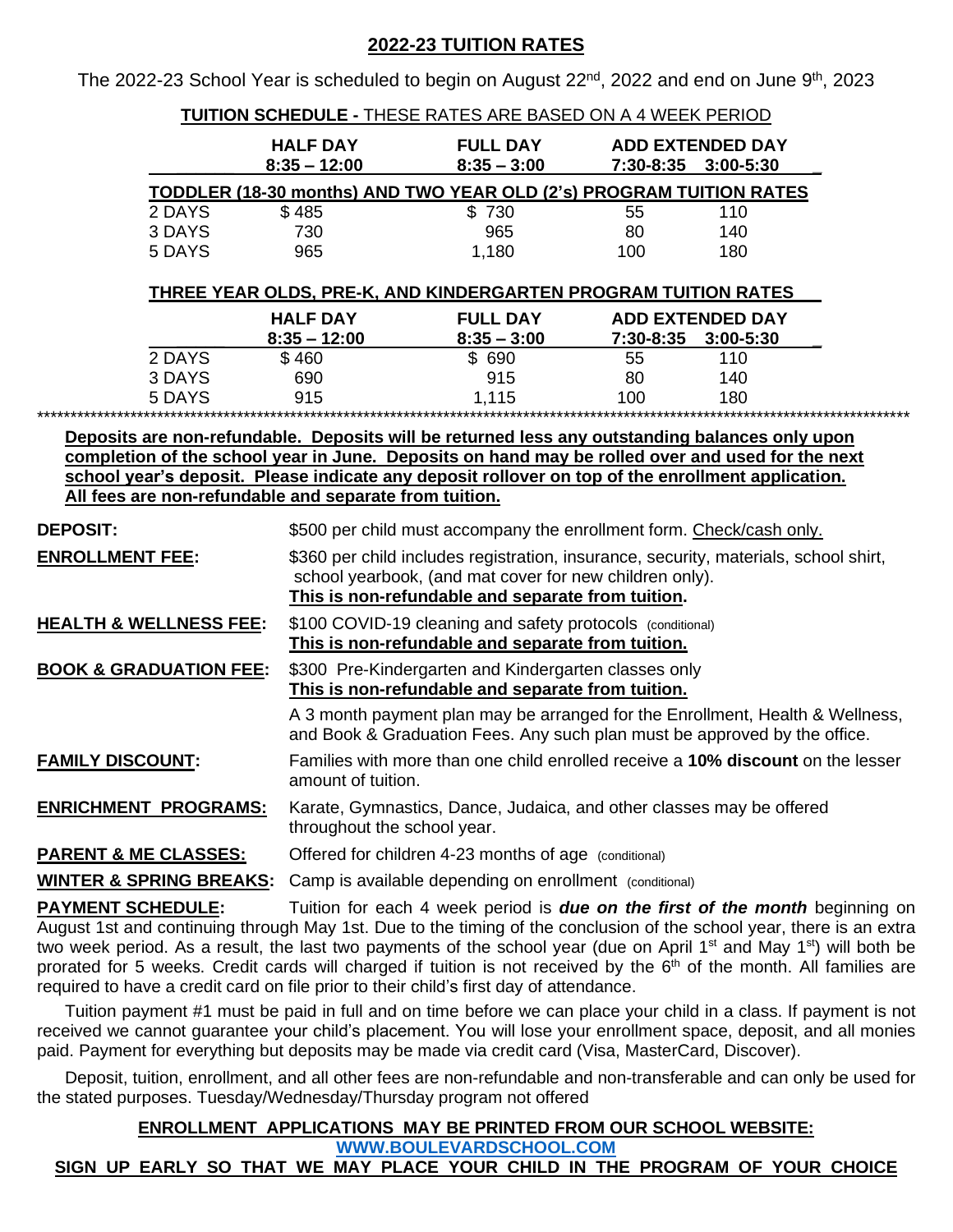

# **THE BOULEVARD SCHOOL**

**NURSERY \* KINDERGARTEN \* SUMMER CAMP**

**TODDLER PROGRAM**

### **ENR0LLMENT FORM AND AGREEMENT**

| $\Box$ Billing $\Box$ Class<br>□ Computer □ Packet given |
|----------------------------------------------------------|
| <b>DEPOSIT:</b><br>R/O                                   |
| Paid<br>Date<br>Office use only                          |

*In Early Childhood Education* *(This is a contract for enrollment in The Boulevard School - read before signing)*

Welcome to The Boulevard School! To enroll your child, please complete this enrollment form and return it with the deposit.

I/we hereby enroll my/our child **Exercise 20** at The Boulevard School in the program indicated below.

I/we understand that upon return of this completed application form, together with the *non-refundable deposit*, a place will be held for my/our child. This academic school year deposit will be returned, less any outstanding balances, only upon completion of the entire school year. Failure to complete registration, to begin the school year program on the date stated below, or complete the entire school year, will result in the forfeiture of this deposit and any other monies received. All families are required to provide a valid credit card number to The Boulevard School for billing purposes before their child's first day of attendance.

A \$500 deposit is required to hold a place for my/our child.

#### **Deposit, Tuition, Enrollment, Book, Health and all other fees are non-refundable and non-transferable and can only be applied and used for the stated purposes. All fees are due in full before your child begins the school program.**

As per state law, children will not be able to start unless they are fully immunized, have received some but not all required immunizations doses and are not currently due, or have a written medical exemption from a licensed physician (M.D. or D.O).

I/we have read the above statements and agree to the policies set forth by The Boulevard School; my/our signature(s) herein below acknowledges receipt of the program for the coming school year, including the tuition schedule and charge itemization and I/we have retained a duplicate copy of this enrollment form and agreement.

| PLEASE PRINT NEATLY AND CLEARLY: |  |                                                       |  |  |  |
|----------------------------------|--|-------------------------------------------------------|--|--|--|
|                                  |  |                                                       |  |  |  |
|                                  |  |                                                       |  |  |  |
|                                  |  |                                                       |  |  |  |
|                                  |  |                                                       |  |  |  |
|                                  |  | WORK PHONE___________________                         |  |  |  |
|                                  |  | FATHER'S NAME <b>Example 20 OCCUPATION CELL PHONE</b> |  |  |  |
|                                  |  | WORK PHONE <b>WORK IN THE REAL PROPERTY</b>           |  |  |  |
|                                  |  |                                                       |  |  |  |
| (Visa/MC/Discover)               |  |                                                       |  |  |  |

Invoices will be emailed to all families around the 22nd of every month. Please select option #1 **or** #2 below:

- 1) lereby authorize The Boulevard School to automatically collect my periodic payment from my credit card listed above for the 2022-23 school year. Monthly tuition charges will be made on the 1st of every month.
- 2) I hereby authorize The Boulevard School to use my credit card listed above as a back-up payment method for the 2022-23 school year. If the monthly payment is not received in the office by the 5th of the month, I agree that my credit card will then by run on the 6th of the month.
- You are in full control of your payment method. You may make changes to it at any time.

(Enrollment form is continued on the back)